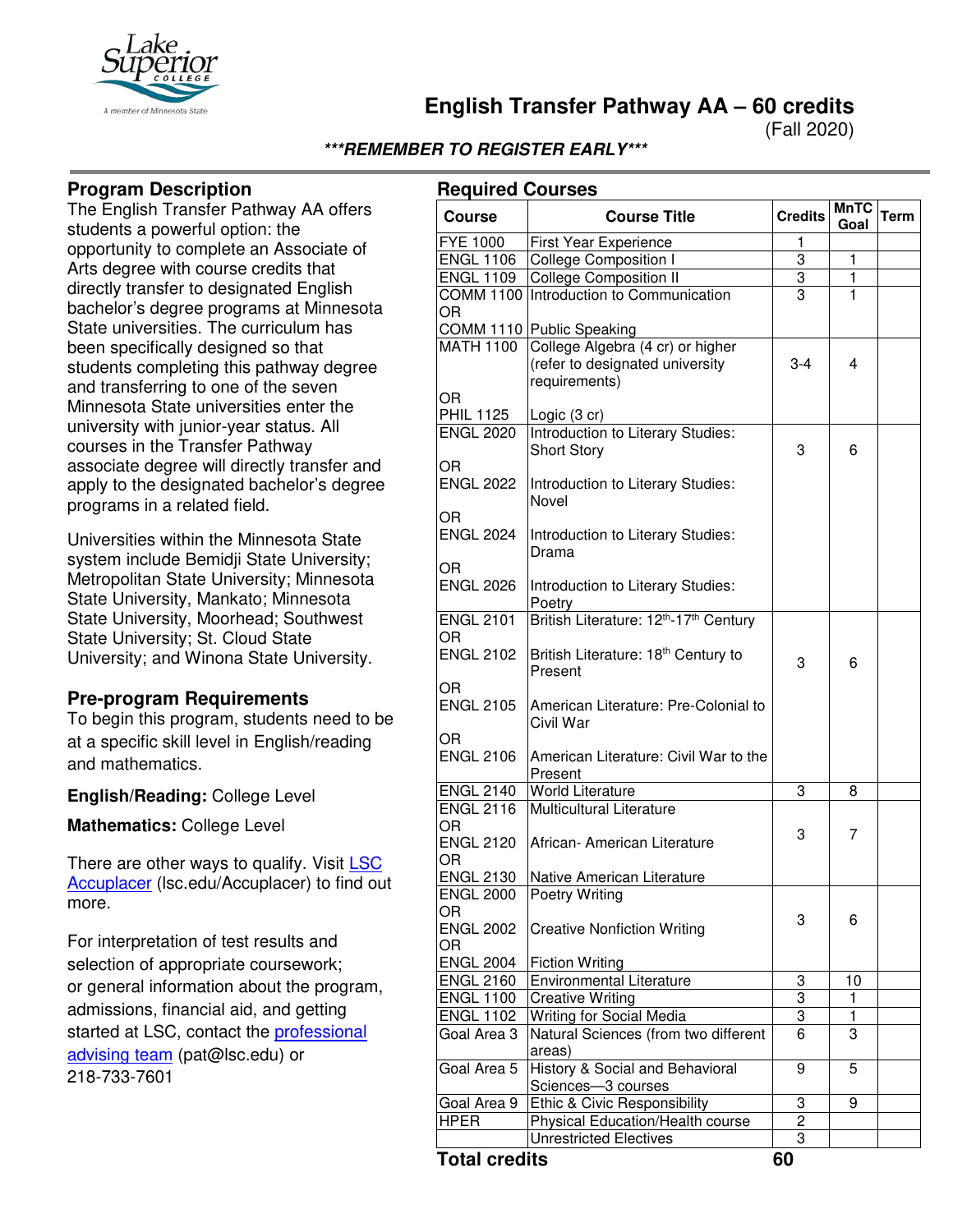

(Fall 2020)

**\*\*\*REMEMBER TO REGISTER EARLY\*\*\***

### **Program Outcomes**

A student completing Lake Superior College's English Transfer Pathway AA and transferring into a designated bachelor's program in English at a Minnesota State University will have junior standing and may complete the bachelor's degree within an additional 60 credits. Students will be able to transfer to the following designated majors at Minnesota State universities:

| At Bemidji State University:      | English BA                                                                                                                                                      |
|-----------------------------------|-----------------------------------------------------------------------------------------------------------------------------------------------------------------|
| At Metropolitan State University: | English BA                                                                                                                                                      |
| At Minnesota State, Mankato:      | English Studies, BA                                                                                                                                             |
| At Minnesota State, Moorhead:     | English Writing Emphasis, BA<br>English Emphasis in Integrated English &<br>Publishing, BA                                                                      |
| At Southwest State University:    | English Literature Emphasis, BA<br>English Creative Writing Emphasis, BA                                                                                        |
| At St. Cloud State University:    | English, Creative Writing, BA<br>English, Rhetoric & Writing, BA<br>English, English Studies (General), BA<br>English Linguistics, BA<br>English Literature, BA |
| At Winona State University:       | English BA                                                                                                                                                      |

In order to graduate and be guaranteed admission to a Minnesota State university's designated program, students must earn an overall grade point average as indicated by the transferring university.

For more information about the English Transfer Pathway including course descriptions, course prerequisites and potential career opportunities, see the [program website](https://degrees.lsc.edu/english-transfer-pathway-2/) (https://degrees.lsc.edu/english-transfer-pathway-2/)

**or**

Faculty, [Steve Dalager](mailto:steven.dalager@lsc.edu) (steven.dalager@lsc.edu) or 218-733-5948